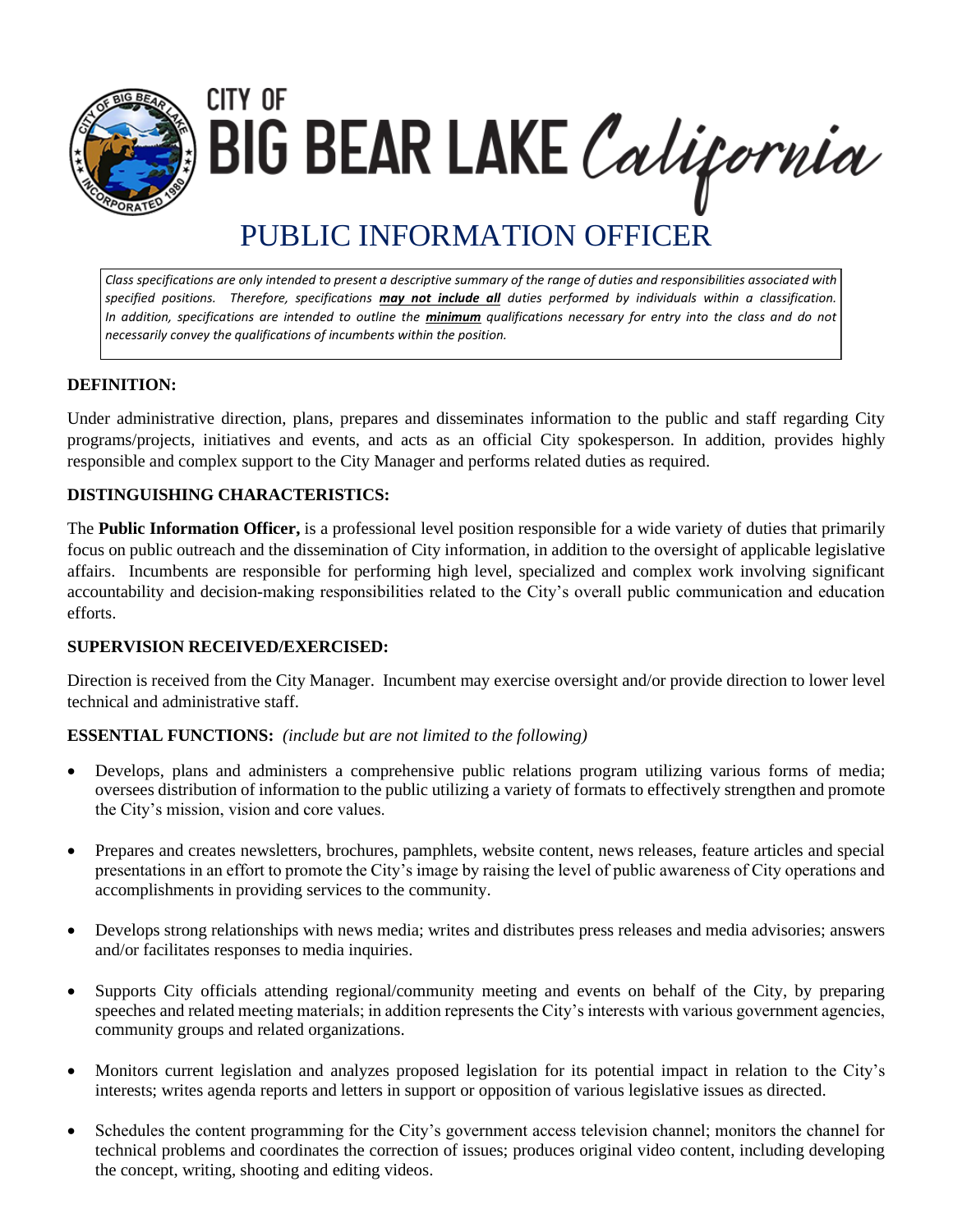

- Provides public relations by working with and providing outreach to schools, non-profit organizations, citizens and community groups; analyzes programs and the needs of residents, now and in the future, using a variety of methods, including surveys and community participation.
- Serves a key role monitoring, filtering and disseminating information to the public in the event of a local disaster.
- Provides coordination and issuance of film and still photography permits; monitors filming operations to ensure compliance with the City's Municipal Code.
- May act as an event manager for City events such as, but not limited to: groundbreaking ceremonies, community events, City anniversary/holiday celebrations and park dedications.
- Develops, plans and implements a work plan, goals and objectives in accordance with the core purpose, mission and vision of the City; establishes priorities; develops, recommends, and administers appropriate policies and procedures; monitors the efficiency and effectiveness of service delivery methods and procedures.
- Prepares staff reports, resolutions, ordinances and presentation materials; makes verbal and written presentations to City Council, Planning Commission, community organizations, governmental agencies, and City staff.
- Establishes and maintains effective working relationships with those contacted in the course of work, including: Council Members, Commissioners, representatives of community organizations, state/local agencies and associations, City management, fellow staff, the media, and the public.
- Participates in relevant professional organizations; maintains awareness of new trends and developments in the municipal public information field; incorporates new procedures as needed.
- Performs other related duties as required and necessary for the successful performance of this position.

# **PHYSICAL, MENTAL, AND ENVIRONMENTAL WORKING CONDITIONS:**

The physical demands described below are representative of those that must be met by an employee to successfully perform the essential functions of the job. Reasonable accommodations may be made upon request, to enable individuals with disabilities to perform the essential functions. Position requires prolonged or intermittent sitting, standing, walking on level, uneven or slippery surfaces, reaching, twisting, turning, kneeling, bending, squatting, crouching and stooping in the performance of daily office activities. The position also requires grasping, repetitive hand movement, and fine coordination in preparing media and agenda reports while using a computer keyboard. Additionally, the position requires near and far vision in reading correspondence and using a computer, and acute hearing is required when providing phone service and communicating in person. The ability to lift, drag, and push files, paper, and documents weighing up to 25 pounds also is required. The ability to carry, set-up, and dismantle portable recording equipment is also required. The employee will be required to travel to different sites and locations; when working outdoors the incumbent may encounter extreme weather conditions, including wet, hot, cold, wind, snow, ice, and heavy vehicle traffic. The noise level in the work environment is usually quiet to moderate when indoors and moderate to loud when outdoors. Due to the unpredictable nature of public information tasks, media schedules, and special events, the position will often be required to perform work during evenings, holidays, and/or weekends, with appropriate adjustments to the work schedule coordinated with the City Manager.

**QUALIFICATIONS:** *(The following are minimal qualifications necessary for entry into the classification.)*

#### **Education and/or Experience:**

Any combination of education and experience that has provided the knowledge, skills, and abilities to successfully perform the essential duties of a **Public Information Officer**. A typical way of obtaining the